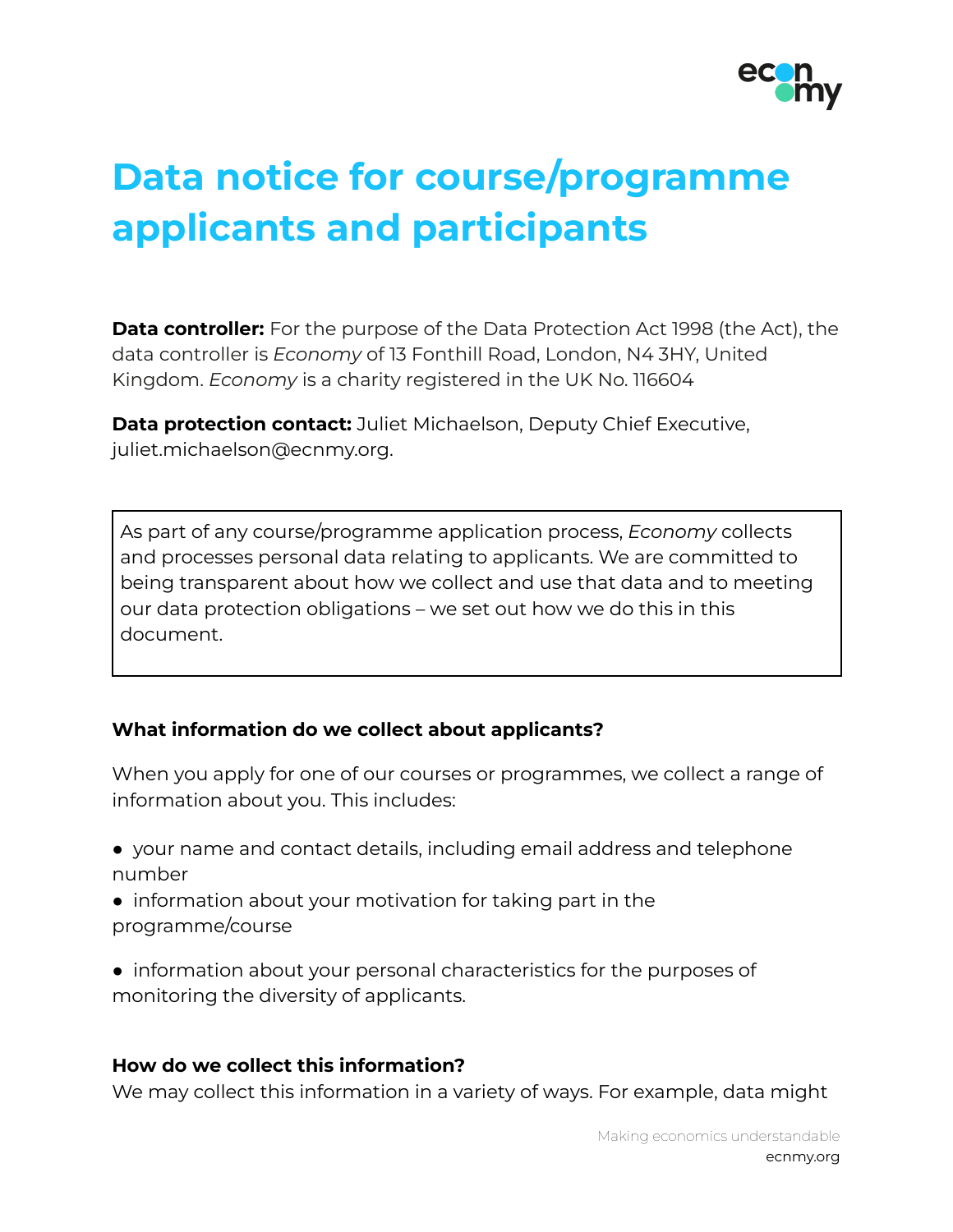

be contained in application forms, our diversity monitoring form, through interviews or other forms of assessment, including reviews of written work.

# **How do we store this information?**

Data will be stored securely in a range of different places, including in your application record, on programme filing systems, and on other IT systems (including email). Data will be password protected and only available to staff involved in the recruitment process.

# **Why do we process personal data?**

We need to process data in order to:

- determine if you are a good fit for the course or programme
- communicate with you during the delivery of the course or programme
- monitor the diversity of the people we work with.

*Economy* has a legitimate interest in processing personal data during this process and for keeping records of the process. Processing data from course or programme applicants allows the organisation to manage the application process, assess and confirm applicants' suitability for the course or programme, and decide to whom places on the course or programme will be offered.

We will process special categories of data, such as information about ethnic origin, sexual orientation, religion and disability, to monitor statistics about the diversity of the people we are working with. We will also collect information about whether applicants need any accessibility-related adjustments in order to participate in the course or programme.

We will not use your data for any purpose other than the course or programme for which you have applied.

#### **Who has access to your data?**

Your information may be shared internally for the purposes of assessing applications, delivering the course or programme, and monitoring diversity of applicants to or participants of the course or programme. This includes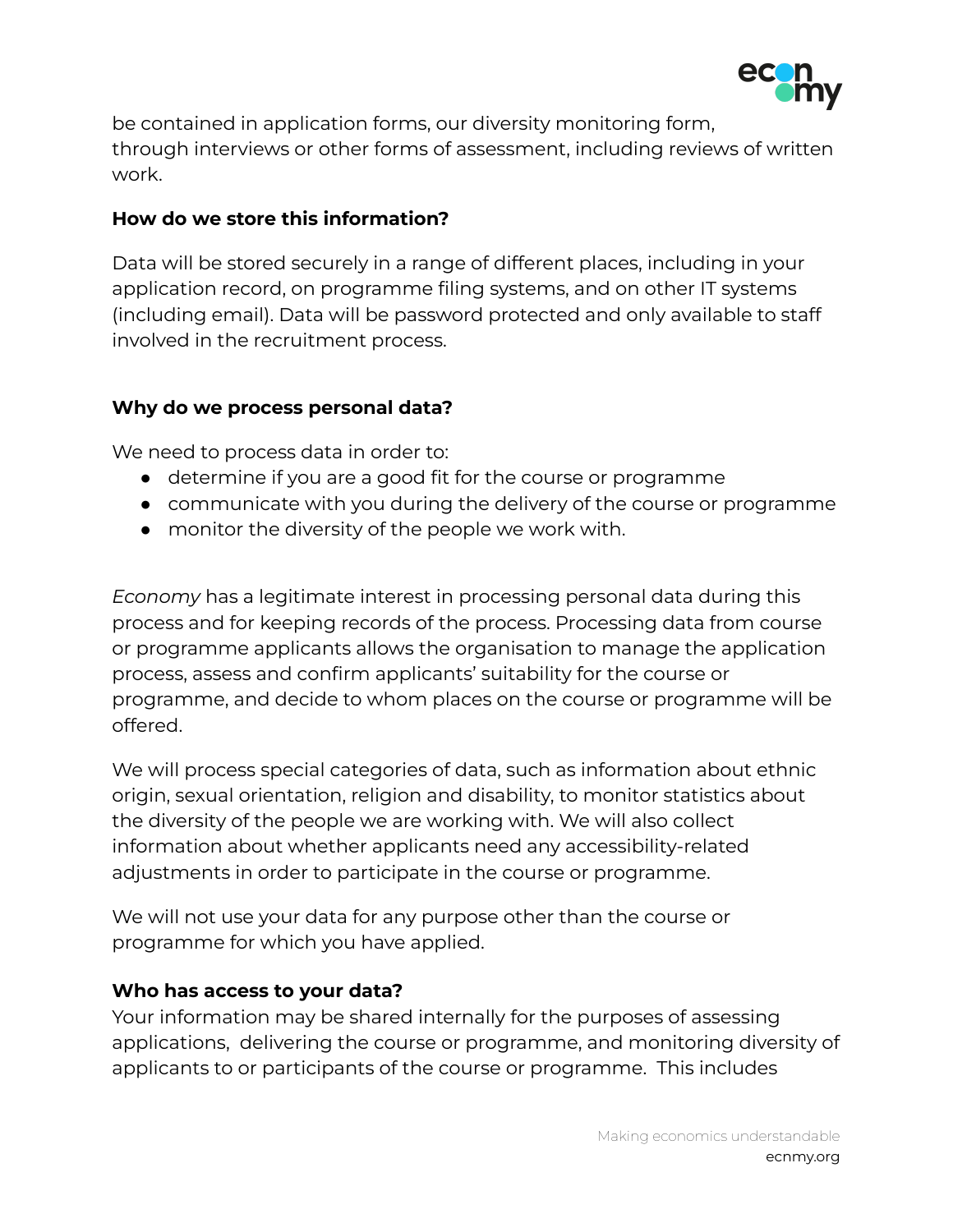

members of the Operations (HR) team and staff involved in the programme, if access to the data is necessary for the performance of their roles.

Where the course or programme is delivered in collaboration with (an)other organisation(s), the information you provide may be shared with this/these organisation(s). In this case, information about which third party/ies the data is being shared with, will be specified in the application form.

We will not transfer your data outside the European Economic Area unless we are satisfied that adequate protections are in place, for example the EU-US Privacy Shield framework.

#### **How do we protect data?**

*Economy* takes the security of your data seriously. We have controls in place to ensure that your data is not lost, accidentally destroyed, misused or disclosed, and is not accessed except by our employees, trustees and contractors in the proper performance of their duties. There is restricted access to folders and password protection for data kept in digital format; paper records are stored securely.

# **For how long does the organisation keep data?**

The information you give in this form will be taken into account for the process of reviewing applications. For those people that are accepted on to the course or programme, this information will be used during the delivery of the course or programme and during the follow up period. After the end of the course, we will only keep your name and contact details for another year deleting the remaining information. If you are not accepted on the programme, we will delete your personal data immediately.

We may keep diversity monitoring information following the course in an anonymised format, but we will delete any identifiers that allow us to trace it to specific individuals.

# **Your rights**

As a data subject, you have a number of rights. You can: